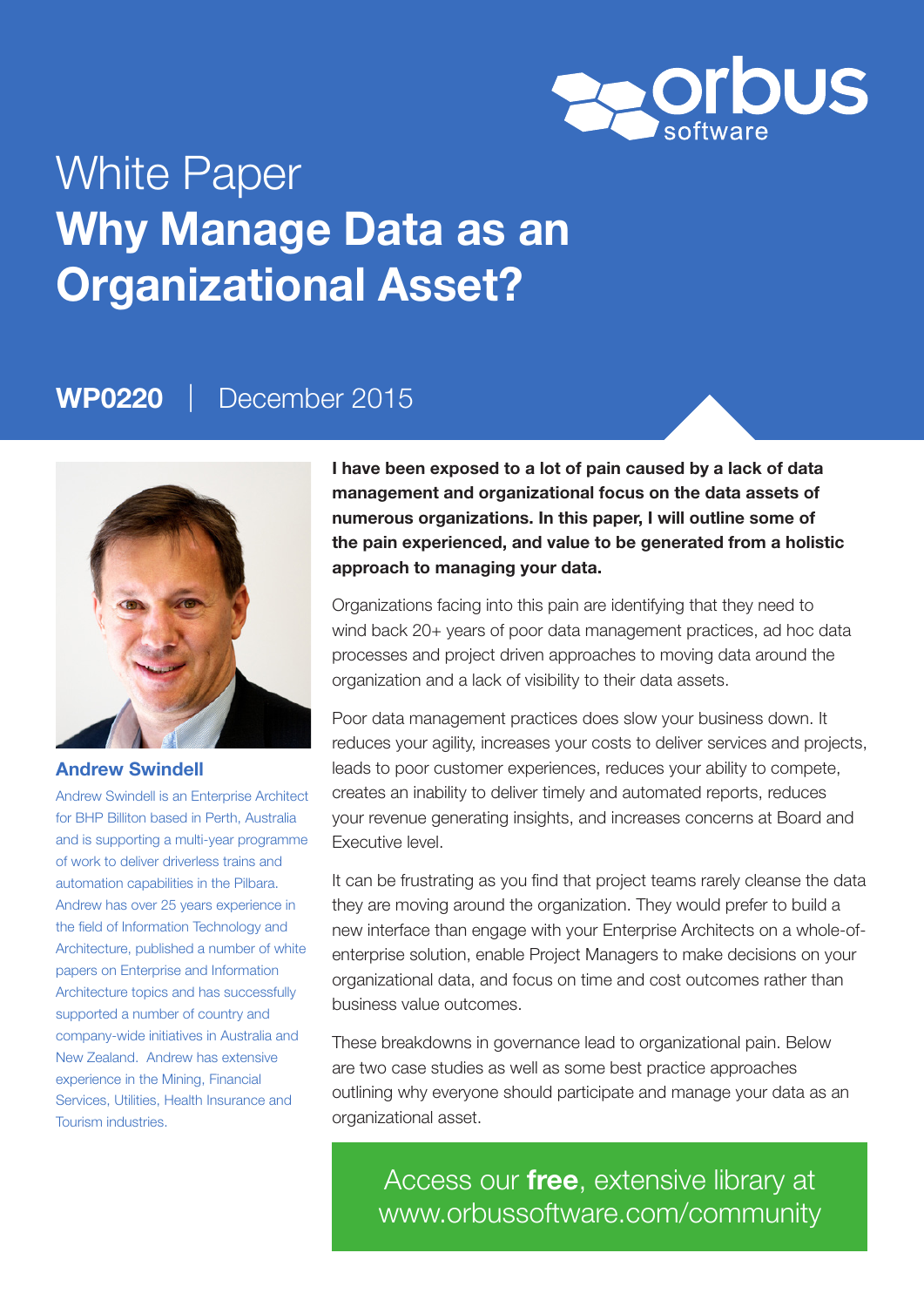### Case Study - 1

I have worked at a number of organizations who have created mission critical data and customer services off the back of an Access database or Excel spreadsheet. These are not the environments for managing the complicated tasks of customer service and delivering revenue generation initiatives, least of all reporting, analytics and management of financial transactions.

However, they can be a good low cost starting point in specific circumstances for new initiatives, or where new business processes are being developed, and application and data requirements are yet to be defined. At the same time, it is critical that they be the subject of some architecture oversight and governance to manage the risk of continued use. To continue to develop functionality in these low maturity environments can often result in a situation where the demand for increased functionality far outweighs the limited capabilities of such simple applications.

In one such organization over 20 separate excel spreadsheets were used plus a number of CRM applications to manage customer details. The resultant pain was easy to measure as they were unable to create a measure of how many customers were receiving what services, unable to track revenues, manage address details or undertaking a mail out to these customers. With limited data auditing and tracking, addresses were incomplete, naming conventions were not followed and a true representation of organizational value was not being captured.

### Case Study - 2

One organization I encountered had spent a lot of time and effort in developing an Access database to enable some level of reporting and visibility for customer details and activities. They were able to establish some basic functionality in the Access database with basic reports and analysis, but did not apply any data management or governance to the data. As such, data quality became a significant issue in delivering the services accurately and appropriately to its customer base. Data became inaccurate, incomplete and inconsistent, and teams were wasting precious time manipulating data while at the same time customer service was constantly being compromised.

The range of case studies available on poor data management practices is not limited to immature or poorly designed environments. It can be experienced across a wide range of environments, including those with mature CRM, Data Warehouse, and ERP platforms. These business data problems are experienced in every business today, and your ability to bring these issues to life and convince your stakeholders of the cost and magnitude of the problems will dictate how successful you are in achieving your business objectives.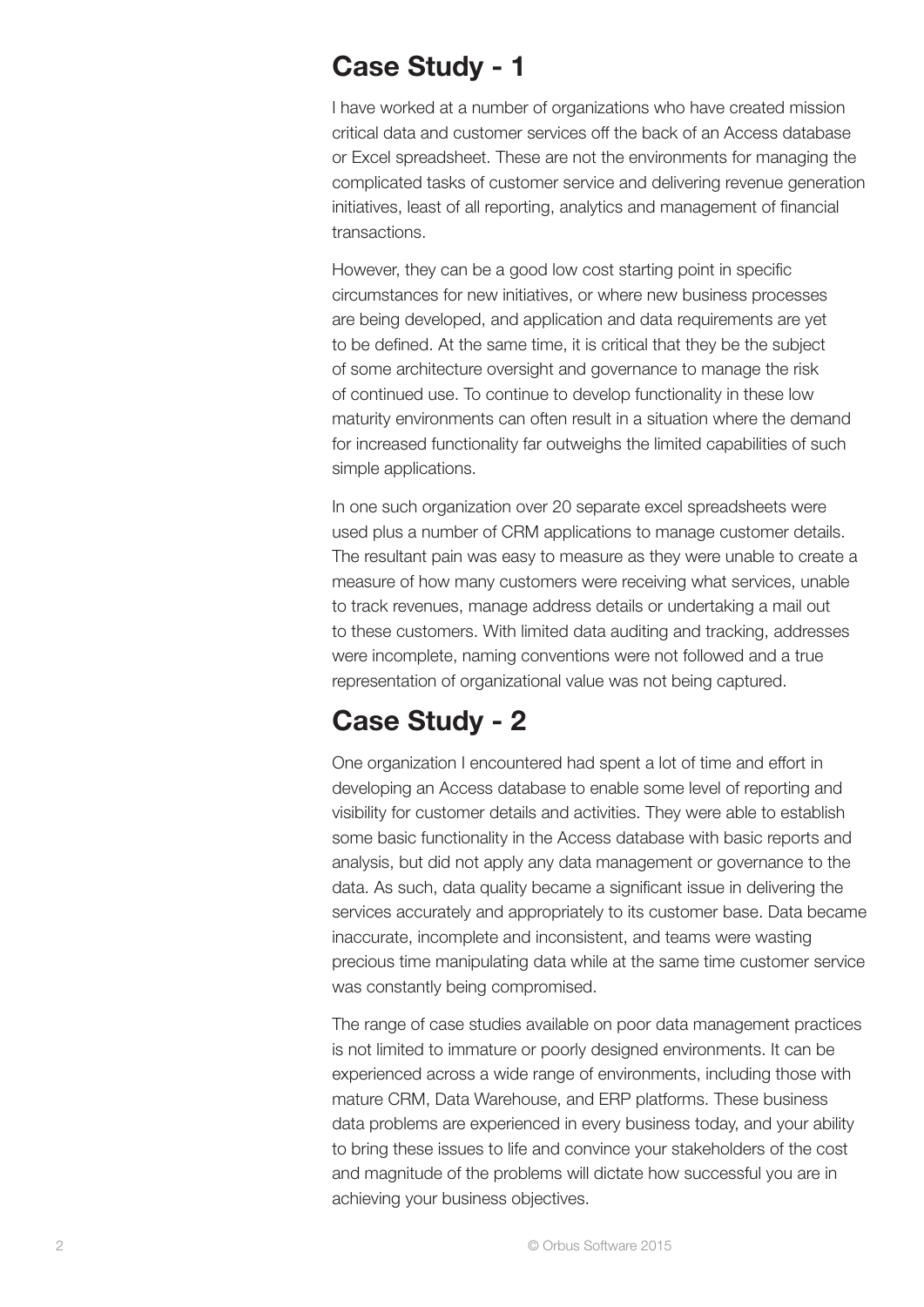Worst still if you don't even have visibility on how poor data is compromising your business, because then first steps involve establishing some level of visibility for your senior management.

But where to start?

## Approaches to Managing Data

There are a couple of different approaches you can take to addressing the business problems created by poor data. Firstly you can take a bottom up approach to the problem and be quite specific about the business issues and interrogate specific data sets. This enables you to get a sense of the various cost impacts and level of data quality that is hindering your business. This activity certainly has a direct cost that can be understood by stakeholders based on man hours spent doing the unproductive tasks caused by poor data.

Alternatively you can leverage one of the many different methodologies available to drive a top down development of your data management capability so as to better manage your data assets. A number of different methodologies and approaches exist to support your Data Management planning and maturity, such as ITIL, TOGAF, COBIT, or Mike2.

However, there is one methodology that I believe provides a detailed development path and enables a holistic enterprise wide approach to addressing your business pain caused by poor data, and that is the DMBOK (Data Management Body of Knowledge) methodology provided by DAMA (Data Management Association).

The methodology outlines a wide range of information management best practice approaches to building visibility, understanding and management of your data assets. I will use "Information" and "Data" Management interchangeably throughout this paper as they both relate to the lifecycle of turning data into information, insight and knowledge. The following model provides a high level overview of the Data Management functions described in DMBOK:



Source: DAMA – Data Management Body of Knowledge, V2.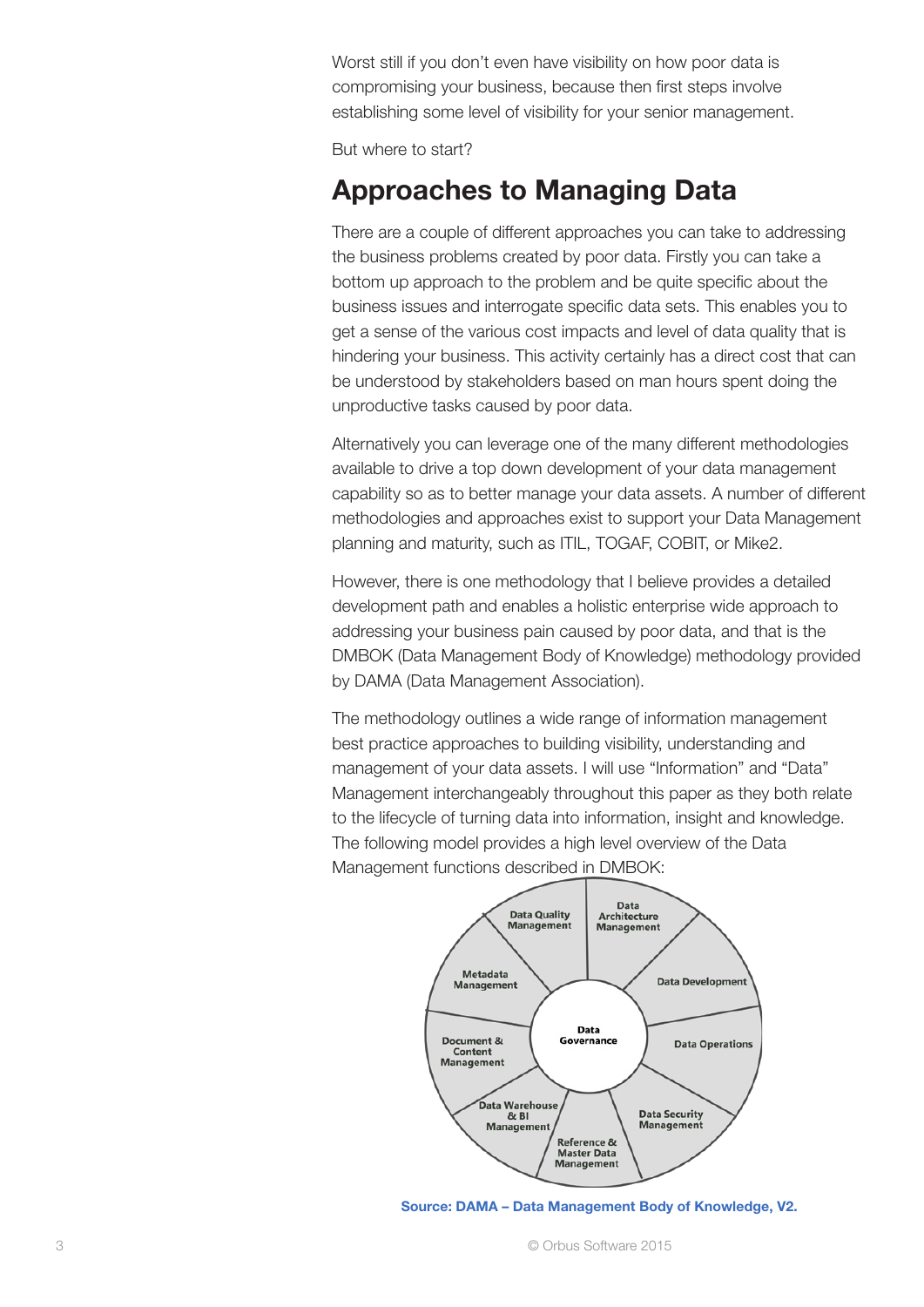# DMBOK Functions

Following is some simple definitions and rationale for deploying the DMBOK functions:

| <b>DMBOK Function</b>                                          | <b>Description</b>                                                                                                                                                                                                                                                                                                                                                                         | <b>Rationale for Managing</b><br>Data as an Asset                                                                   |
|----------------------------------------------------------------|--------------------------------------------------------------------------------------------------------------------------------------------------------------------------------------------------------------------------------------------------------------------------------------------------------------------------------------------------------------------------------------------|---------------------------------------------------------------------------------------------------------------------|
| Data Governance                                                | The exercise of authority and control over<br>management (Planning, Monitoring and<br>Enforcement) of the data assets                                                                                                                                                                                                                                                                      | Critical input for defining<br>the owners, sponsors and<br>data governance forums                                   |
| Data Architecture<br>Management                                | Defining the data needs of the organization and<br>the master blueprints to meet those needs.<br>This includes development and maintenance<br>of the enterprise data architecture, within the<br>context of the broader enterprise architecture.<br>This involves defining the Data Principles to<br>be applied and their relationships with your<br>Application and Business Architecture | Critical for visibility of<br>"What" data needs to<br>be managed by your<br>organization                            |
| Data Development                                               | Designing, implementing and maintaining<br>solutions that meet the data needs of the<br>enterprise. These data focussed activities<br>include development of the Conceptual, Logical<br>and Physical data models that describes your<br>data, data requirements analysis and design,<br>implementation and maintenance of the data<br>related solution components                          | Critical for project delivery<br>and business engagement<br>activities                                              |
| Data Operations<br>Management                                  | Planning, control and support for the structured<br>data assets across the data lifecycle from<br>creation and acquisition to merge, archival and<br>purge                                                                                                                                                                                                                                 | Similar to Data Architecture<br>Management – combines<br>the what data with who will<br>own and where it is located |
| Data Security<br>Management                                    | Planning, development and maintenance of the<br>security policies and procedures to properly<br>authenticate, authorization, access and auditing<br>of data and information                                                                                                                                                                                                                | Critical to ensure<br>protection of your data<br>assets                                                             |
| Reference and<br>Master Data<br>Management                     | Planning, implementation and control activities<br>to ensure consistency for a golden set of<br>conceptual data values. Reference data is that<br>data held in tables for reference purposes i.e.<br>classifications and master data is that data to be<br>mastered from a single point of truth                                                                                           | Critical for managing key<br>data sets as a single point<br>of truth.                                               |
| Data Warehousing<br>and Business<br>Intelligence<br>Management | Planning, implementation and control processes<br>to provide decision support data and support for<br>knowledge workers involved in reporting, query<br>and analysis                                                                                                                                                                                                                       | Treating data with respect<br>and deploying data as a<br>competitive advantage                                      |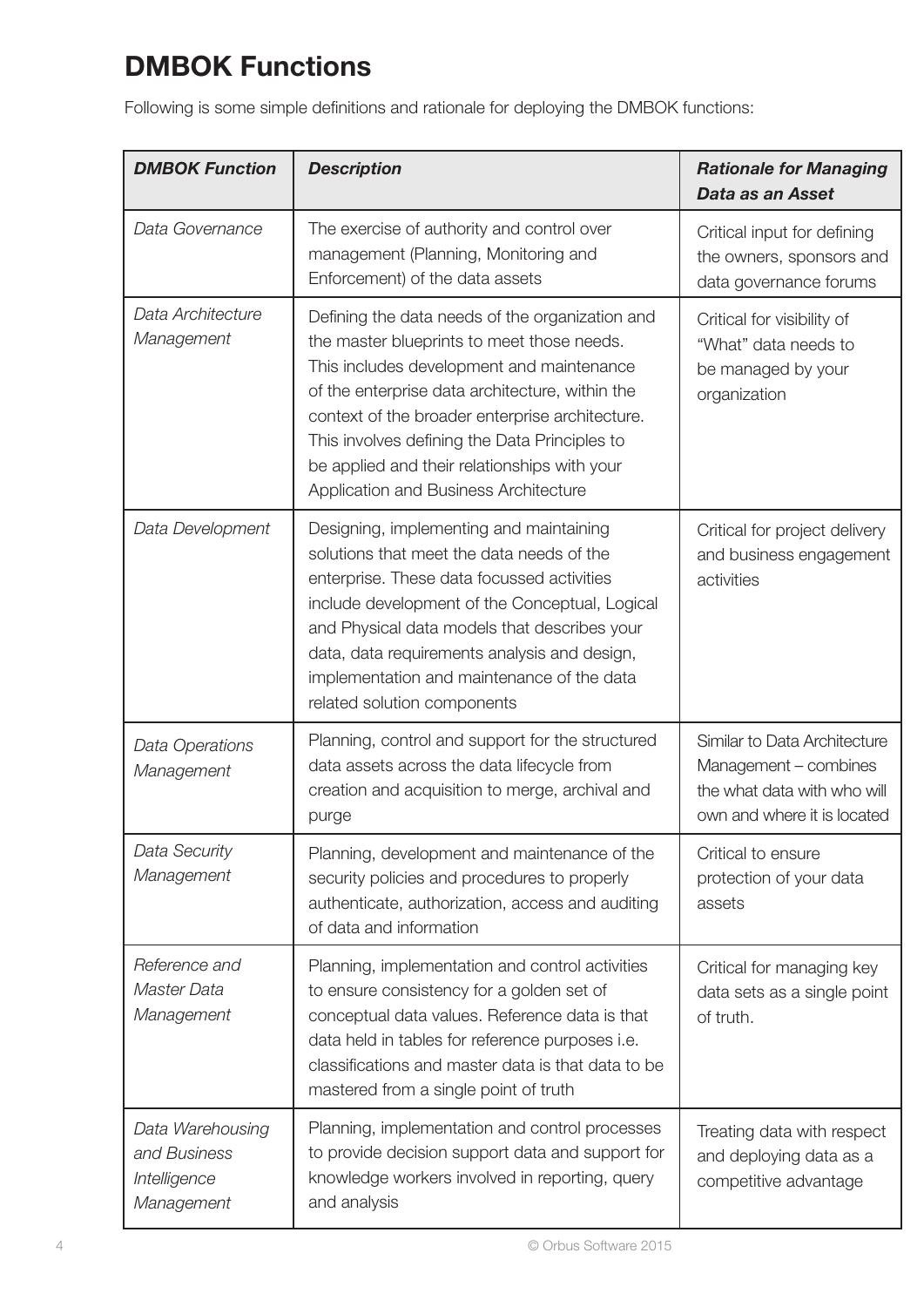| <b>DMBOK Function</b>            | <b>Description</b>                                                                                                                                                                                                    | <b>Rationale for Managing</b><br>Data as an Asset                       |
|----------------------------------|-----------------------------------------------------------------------------------------------------------------------------------------------------------------------------------------------------------------------|-------------------------------------------------------------------------|
| Document & Content<br>Management | Planning, implementation and control activities<br>to store, protect and access content held in<br>electronic files and physical records <i>i.e.</i> emails,<br>documents, text, graphics, images, audio and<br>video | Enable the management<br>of unstructured data<br>across your enterprise |
| Meta Data<br>Management          | Planning, implementation and control activities<br>to enable easy access to high quality integrated<br>meta data i.e. data about the data and primarily<br>supports search functions                                  | Support the efficient<br>search and retrieval of<br>unstructured data   |
| Data Quality<br>Management       | Planning, implementation and control activities<br>that are apply quality management techniques<br>to measure, assess, improve and ensure the<br>fitness of data for use                                              | Critical for reporting,<br>analysis and insight                         |

### Source: DAMA – Data Management Body of Knowledge, V2.0

Understanding your current state as it relates to each of these Data Functions is a critical first step to establishing your Data Management priorities and approach. This will support a review of your business and assist in developing a gap analysis which can prioritize your next steps.

### Where to start

A lot depends on your current maturity, skill sets, executive appetite and range of business problems being experienced by poor data. Some initial analysis and quantification of the pain being experienced by your users will give you a good sense of what Data Functions should be addressed first.

If you have a high level Conceptual Data Model you can start to ask questions such as:

- Where is the data?
- What is the priority data?
- How many systems store it?
- How accurate is it?
- Who needs it and can they access it?
- Will they support or sponsor a data project?

This will build a body of information about the data you hold. Rest assured many organizations have the same data sitting in multiple repositories with many interfaces traversing the data across their environments. Getting to understand the nuances of your data also enables a broader discussion with your stakeholders about the issues they would support and like to address first.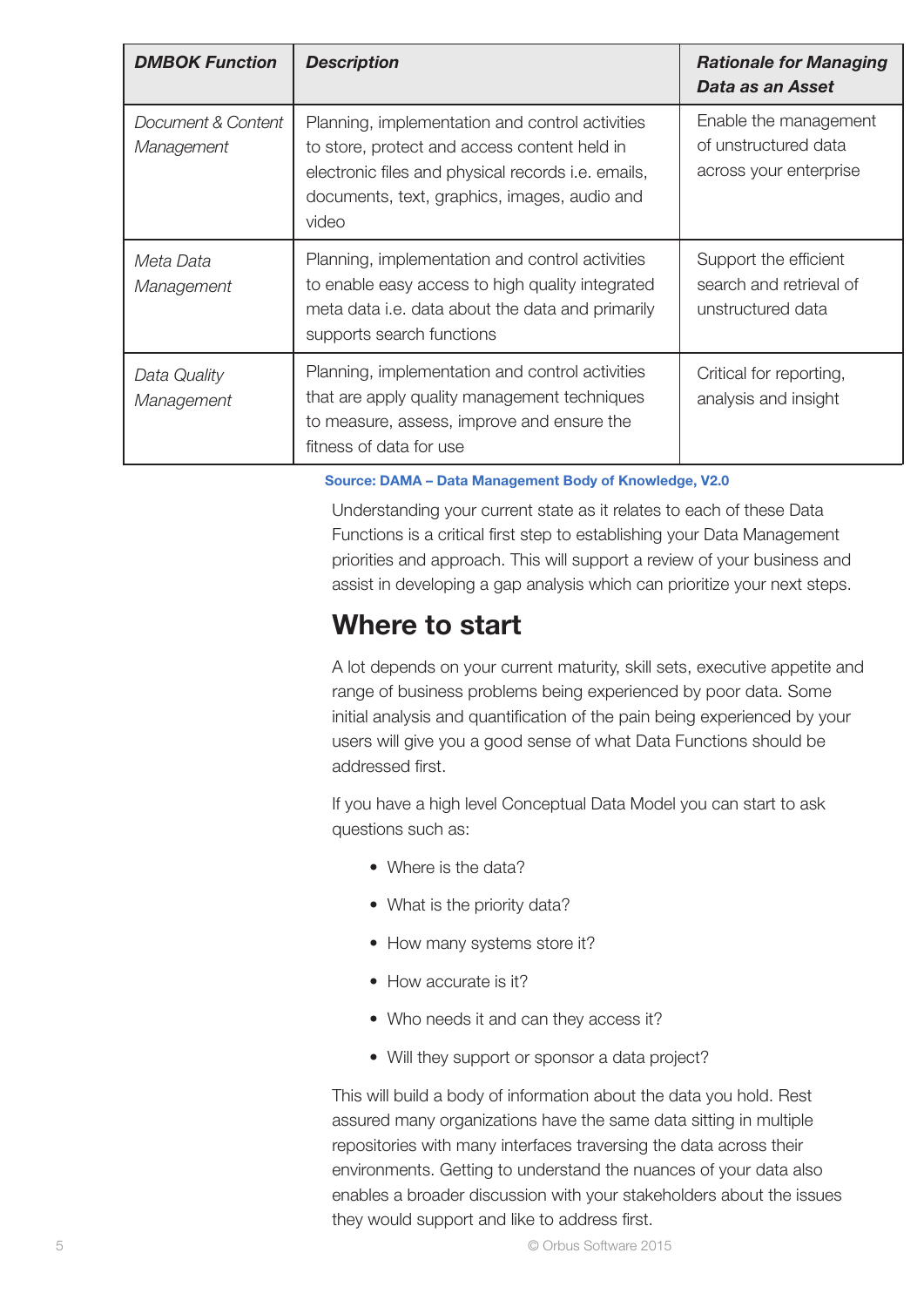The benefits of the Conceptual Enterprise Data Model include:

- Illustrating the basic structure of the business data to various interested parties (such as business areas, new joiners, consultants, and development teams).
- Identifying the subject areas for the classification of data, process and applications.
- Identifying the major data items of greatest importance to the business.
- The model is described in business terms and is intended to promote communication between business areas and IT.
- Providing an implementation independent view of the enterprise.

A Conceptual Data Model can then be augmented into a Logical Data Model to provide further depth and definition of the important data to your organization. The purpose for developing these models is primarily to develop visibility of your Data DNA and give you a sense of the scale and pain being experienced. You can also map risks / issues and the number of issues per data domain can give you a sense of where most of your pain is being experienced.

Often there is very little in the way of formal data governance addressed by organizations. The value from Data Governance is that it enables a group of committed stakeholders to talk about data, review the data issues and come together in a shared agenda to improve your data assets. Often the lack of data governance allows the proliferation of spread sheets and extensive Excel deployments with many of these becoming core business data stores used to manage key aspects of mine operations.

Data is often created "on the fly" to fill gaps tactically and there is no potential to re-use the data in any other area. Without a formal enterprise data architecture across the enterprise there are often a wide range of COTS packages with no consistency across sites and no integration strategy.